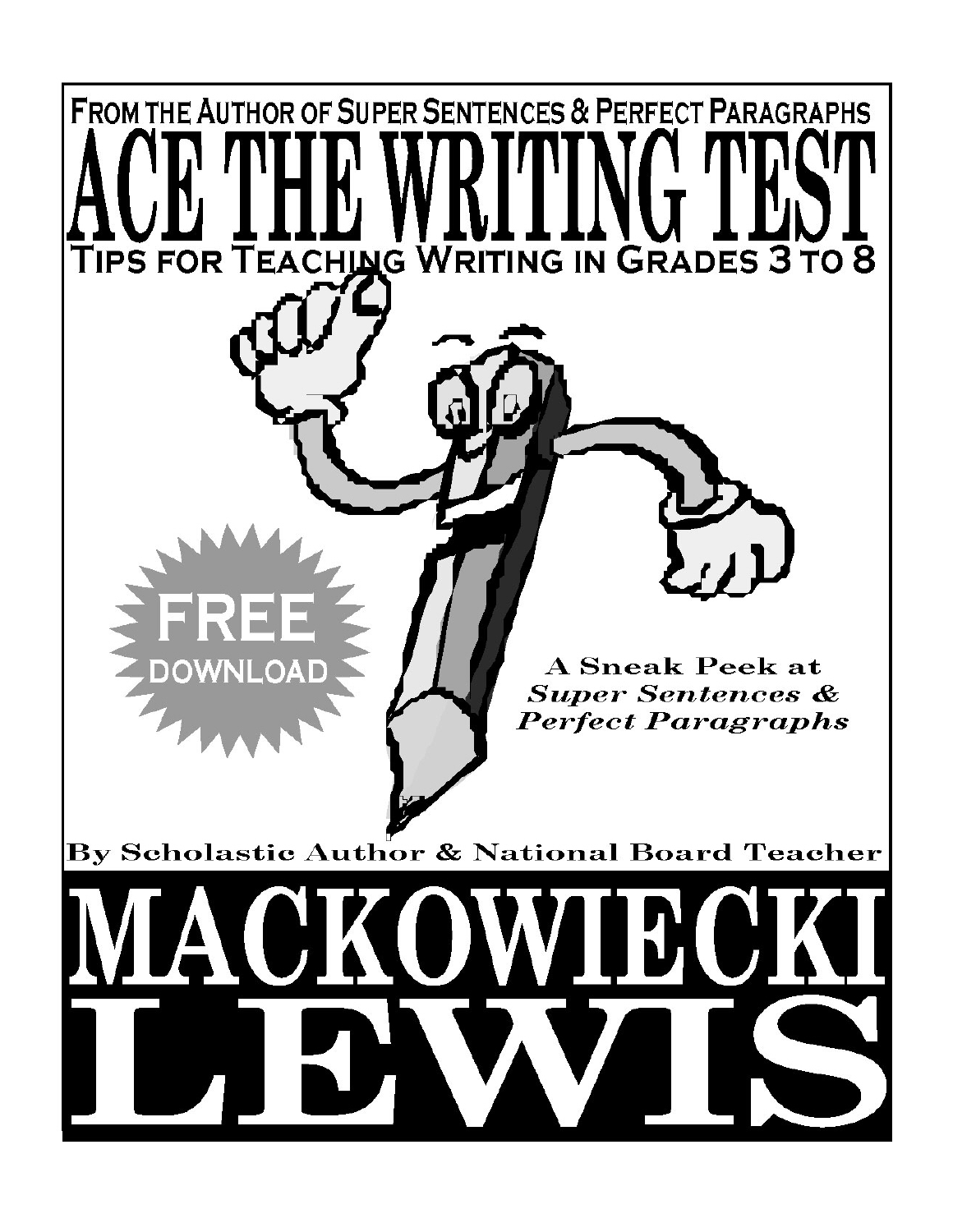# How to Ace the State Writing Test

by Mack Lewis ♦ www.mackowiecki.com



The last time I checked, only about half of the nation's  $4^{\text{th}}$  and  $5^{\text{th}}$ graders were passing a standardized test in writing. Given the way writing

instruction is delivered in many classrooms, this low figure comes as no surprise to most elementary school teachers. Of course, we all know the State Writing Test doesn't exactly represent the apex of quality writing. Many educators believe the State Test is something merely to be endured, while others believe it drives practical instruction in the classroom. Regardless of teacher opinion, we're all still faced with the task of preparing our students for the realities of the standardized writing test.

Writing has long been a difficult subject to teach. Many teachers merely assign a topic, and then grow frustrated with the peppering of stray punctuation and the lack of structure. Other teachers devote hours to one-on-one conferencing, but find the classroom management required exhausts them to the edge of burn-out. Many teachers are adept at teaching the writing process—but they're often disappointed by poor mechanics, sloppy editing, and mundane content. But wait! There's hope. Despite these common complaints, your students *can* succeed on the State Writing Exam. In the process, they *can* develop skills applicable to the "real" writing they do long after the test has been mailed. And best of all, they *can* have fun doing it.

## Does your writing instruction suffer from any of these ailments?

"One-on-one conferencing is time-consuming and the classroom management necessary to make it work is taxing. I soon burn-out on teaching writing."

"I'm adept at teaching the writing process, but my students still have difficulty generating quality content. What's more, they're often sloppy editors."

"I use the textbook and worksheets to teach grammar, but my students often don't apply what they've learned to 'real' writing."

"While students may spell "sorbefacient" correctly on a spelling test, when it comes time to write an essay, they use only basic vocabulary and they often misspell simple words."

"Although I work hard teaching writing, not enough of my students pass the State Writing Exam."

"Sure, I'd like my students to write every day, but how will I ever keep up with all that grading?"

Here are five tips from my book *Super Sentences & Perfect Paragraphs* designed to help your students pass standardized writing tests while giving them the tools necessary to write "for real."

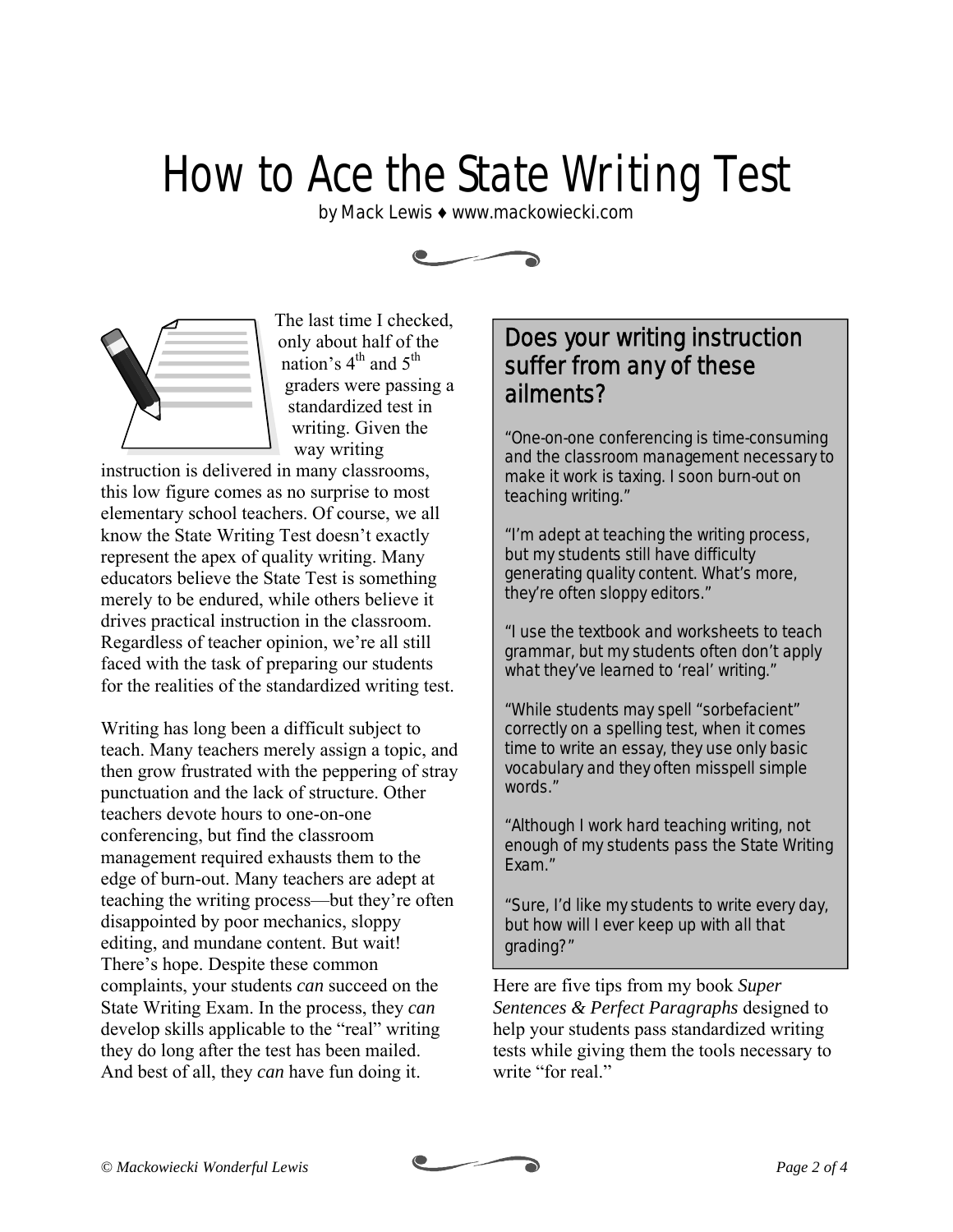## Steps to Success:

Make no mistake—this article is meant to promote *Super Sentences & Perfect Paragraphs.* But whether you try my approach or design your own program, these tips will help your students write "Out-of-this-World sentences," quality paragraphs, and wellstructured essays.

Focus on the sentence. An innate grasp of basic sentence structure is to writing what knowing the multiplication facts is to algebra. It takes a lot of drill and practice for elementary students to develop automaticity with the multiplication tables, even more so for them to develop automaticity with the concept of a sentence, but that "natural feel" for the sentence is essential for success on any writing exam. To get it, students need engaging practice with the individual sentence in addition to their regular writing projects. The daily, 15-minute sentence activity in *Super Sentences & Perfect Paragraphs* builds sentence automaticity without limiting their individual creativity.

### Write every day. If

you're students are engaging in structured writing activities only once in a blue moon, they will be unprepared for the Standardized Writing Exam. They need to be writing every day. Daily work with the individual sentence and weekly work with the individual paragraph lead kids to success on more significant

projects. Journal writing, "free" writing, crosscurricular writing, and creative writing activities all have their place, but it's the daily and weekly writing lessons that teach the structure essential to success on not only the State Exam, but all writing tasks.

Emphasize authenticity. While the sentences in the traditional textbook lessons may thoroughly cover punctuation and sentence structure, posting and discussing studentcreated sentences is far more authentic and effective. This is at the core of the *Super Sentence* approach. Students adopt the phrase

"Learn from your mistakes" when posting and discussing their work. It helps break down their inhibitions, makes grammar more intrinsic, and prepares them for the State Exam in a way the text books cannot. Don't be afraid

to toss aside the textbook!

#### Use templates to craft rough drafts. Story

webs have traditionally been used for brainstorming or mapping during the "pre-write" stage, but they're even more effective as templates or scaffolds with which to craft rough drafts. Instead of writing an idea or a concept in the box or bubble, students should be taught to write a single complete sentence. "One sentence per box" should become a mantra for elementary writing instruction. This furthers the student's sense of the sentence and helps his or her story

flow as, for example, he or she differentiates between topic sentences, detail sentences, and transitions. It also facilitates quality editing and improves word choice and creative phrasing. The templates in *Super Sentences & Perfect Paragraphs* are designed to match traditionally-accepted paragraph